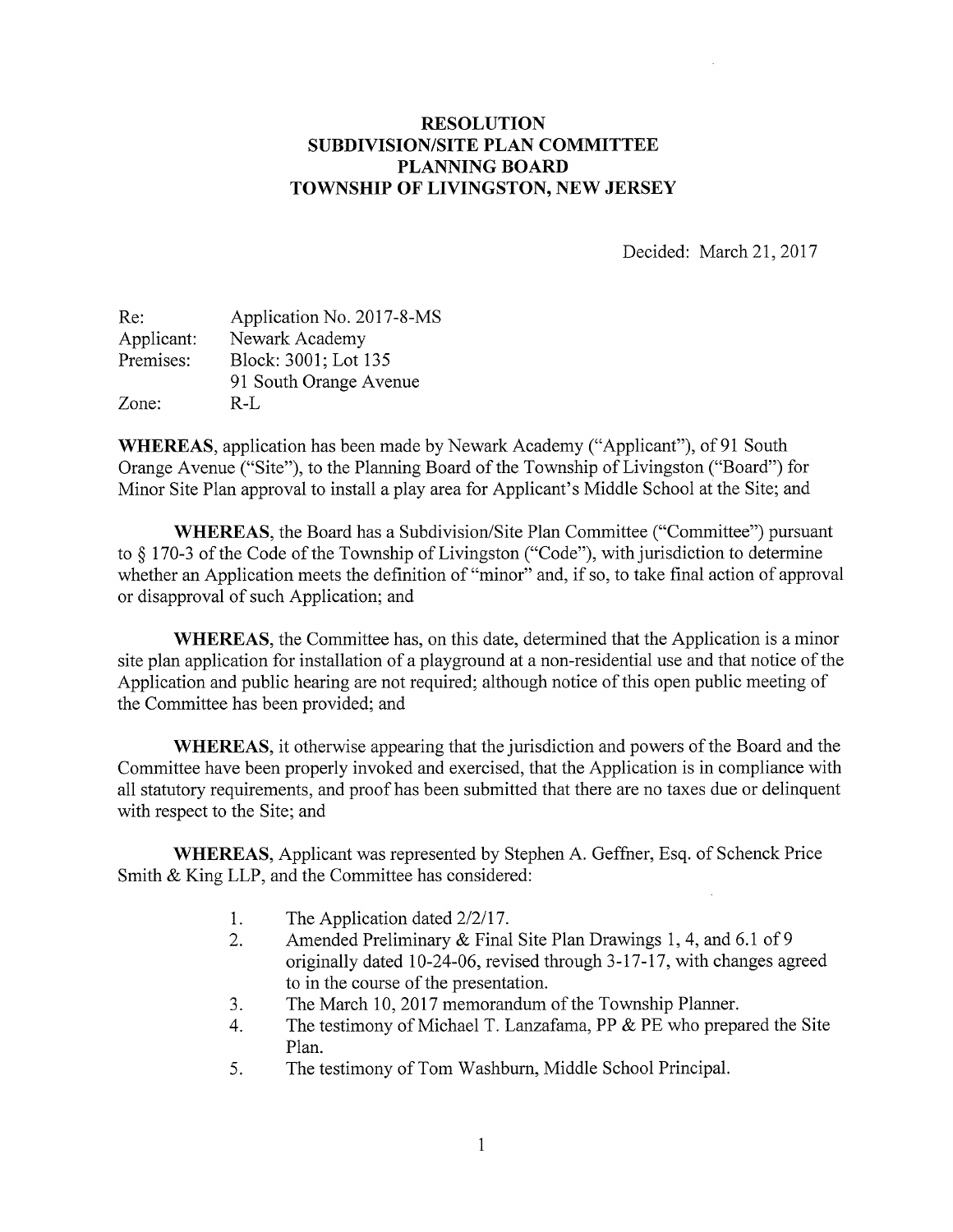NOW, THEREFORE, the Committee does make the following findings of fact and conclusions with respect to this Application:

- The Applicant conducts both a Middle School and an Upper School on the Site. The 1. Middle School is for Grades 6-8, the Upper School is for Grades 9-12.
- 2. The proposed play area is at the rear of the Middle School and would be separated from the Middle School by an existing emergency access drive. It would be 76 feet wide by 30 feet deep, and would back on others of the Applicant's recreational facilities that include a softball field. The play area and the 76 feet of the access drive between it and the school building would be paved.
- 3. The Play Area would be for the Middle School students and have the following equipment and facilities: <sup>1</sup> or 2 basketball hoops, a Four Square Court, and Parkour equipment such as a pull-up bar.
- 4. The Committee finds the proposed play area to be a playground, and further finds that age-appropriate playgrounds are customary and incidental to the operation of <sup>a</sup> Middle School.
- 5. The Application for Minor Site Plan approval is hereby approved and granted with the changes agreed to in the course of the presentation and subject to the following Conditions agreed to by the Applicant:

## Final Plans

Prior to the issuance of any Township permit for demolition of any structure, preparation of the Site, or construction of any improvement:

- a. The full text of all of the conditions of this approval, and all plan changes agreed to in the course of the hearing, shall be set out on final plans submitted to the Construction Official, the Township Engineer and the Board Secretary; and
- b. Such final plans shall have been reviewed by the Board Secretary or the Board's Planning Consultant for determination of whether the plans conform to the Board's approvals and shall then have been signed by the Board Chairman, the Board Secretary and the Township Engineer.
- c. Such final plans shall comply with the Uniform Construction Code and the Barrier Free Subcode as then in force in the State of New Jersey. If, during performance of work pursuant to the Board's resolution and permits that have been issued, field conditions indicate need for change(s), such need shall be called to the attention of both the Construction Official and the Township Engineer for approval of any such change before it is implemented. If any such change is significant,